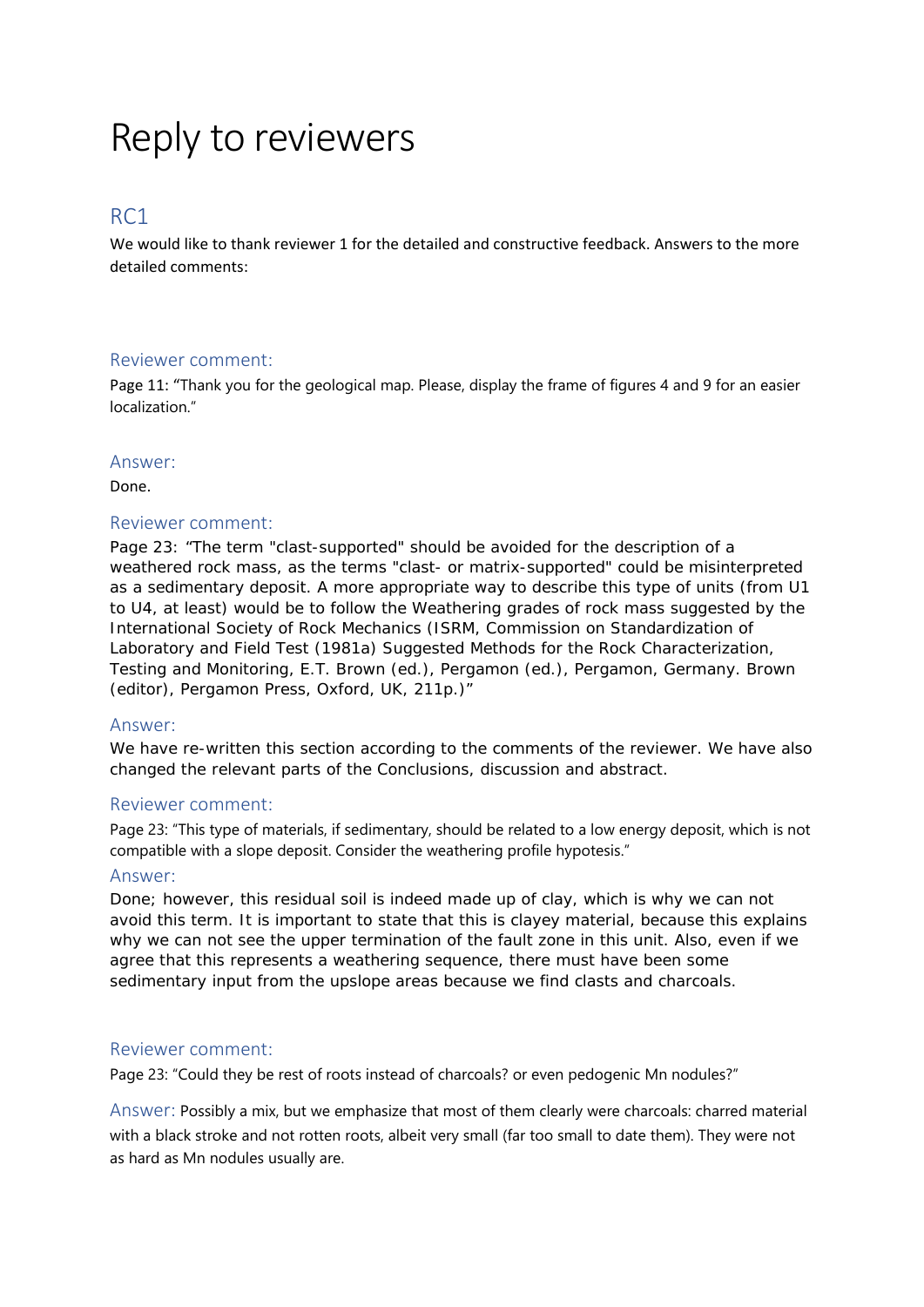# Reviewer comment:

Page 23: "It reallly can. Please consider the weathering profiles suggested by the ISRM as a template for interpreting the entire exposure wall trench, including U5 which envelops less weathered levels of sandy clays (U4) and U3."

## Answer:

We do follow this interpretation and cite IRSM (1981).

## Reviewer comment:

Page 27: "A discussion on this kind of samples (charcoal or rest of root or Mn nodules?) must be included if the weathered rock mass hypothesis prevails with pedogenic development."

#### Answer:

These samples were charred material with a black stroke and not rotten roots. They were not as hard as Mn nodules and they could be dated in the lab with the radiocarbon method. We do not think there is any reasonable doubt about them being charcoals. Thus, a discussion of the sample material would appear strange.

#### Reviewer comment:

Page 31: "As I mentioned in my first review, could U3 be the same unit labeled as U2? Could it be slighly vertically offset (20-30 cm)?"

#### Answer:

This is possible, but we consider it less likely. We added a few lines on that in the revised version.

## Reviewer comment:

Page 35: "Review the interpretation of unit U5 as sedimentary unit. There is not a strong evidence of that. The rockmass weathering profile could be deformed, instead, and the age of the pedogenic development could predate the deformation."

#### Answer:

Done.

#### Reviewer comment:

Page 36: "As you well describe below, the downward bending of U3, U4 and U5, do not show that the SW block went down with respect to the NE one. Please, remove this sentence for a better understanding, and leave the discussion about it to explain the folding."

#### Answer:

Done.

#### Reviewer comment:

Page 37: "As I mentioned in my first revision, I agree U4 is deformed, but U5 is also deformed in the same way, since U5 includes U4 somehow (See comment above)."

#### Answer:

Re-phrased.

#### Reviewer comment:

Page 40: "This is wrong: considering the range within the 95% probability, SLO18, SK13 could be as young as 2056 cal BP, while SLO18\_SK10 (dating U5) could be as old as 2140 cal BP. This fact would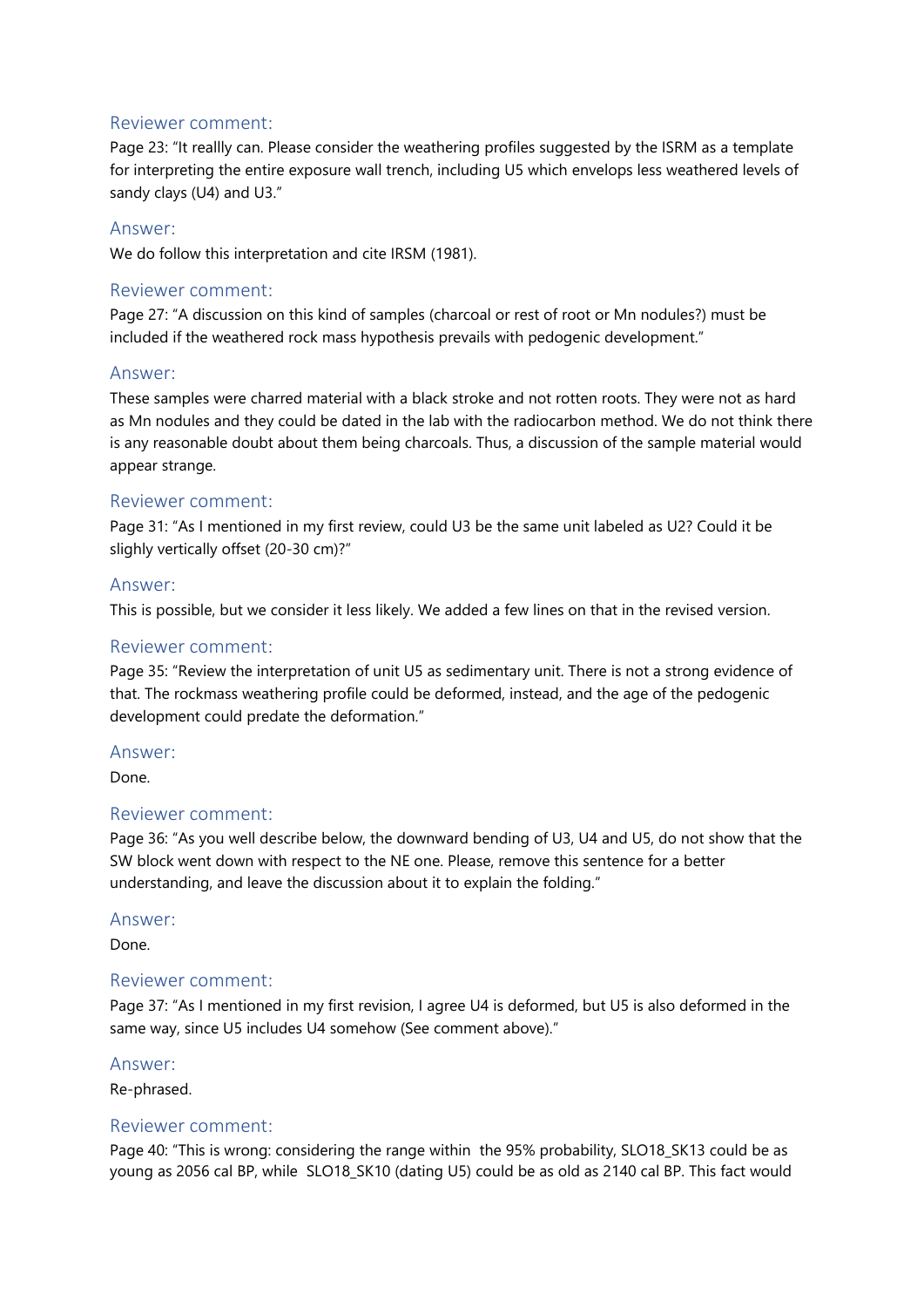support that SLO18 SK11 is an outlier. Taking SLO18 SK11 as representative for the U10 would give an unrealistic young age for the unit and the tectonic activity." And

"This conclusion is not supported by the data. Consider the comments above.

The last tectonic event must occur before 2306 BP (the age of the fissure filling, postdated by the unit U10 in the south wall), and after 2645 BP (the oldest age obtained for the entire deposit)"

# Answer:

We changed the text accordingly and also changed the abstract and the conclusions. We therefore also removed the discussion of the 1511 event as a candidate.

# RC2

We would like to thank reviewer 2 for the detailed and constructive feedback. We have made all minor changes that were suggested, and which concerned wording, style, and shortening of the manuscript. Answers to the more detailed comments:

# Reviewer comment:

Page 20: "do not mix tectonic interpretation and dating, the message is confused. Finally, from this description, it is not clear for me if you consider U5 pre-dating or post-dating a possible seismic event."

# Answer:

We deleted the sentence that referred to the tectonics. The lowermost part of unit U5 is clearly deformed, so it must pre-date the deformation. In the upper parts of unit U5 we can not trace the deformation, because U5 is made up of plastic clays, in which we could not identify any markers. We have changed the description.

# Reviewer comment:

Page 27: "I understand your reasoning and the direct observation is incontestably much clearer than a picture, so ok for preferring this interpretation. Nevertheless you do not have the 3D geometry of this sedimentary body and cannot easily exclude that laterally (perpendicularly to the trench direction) the fissure connects with a sand layer."

# Answer:

There is not a single observation that points to this fissure fill being a dyke that propagated upwards.

# Reviewer comment:

Page 28: "post-date or pre-date? It is not clear what you call here overlying sediments"

Answer: We re-wrote this section.

Reviewer comment: Page 29: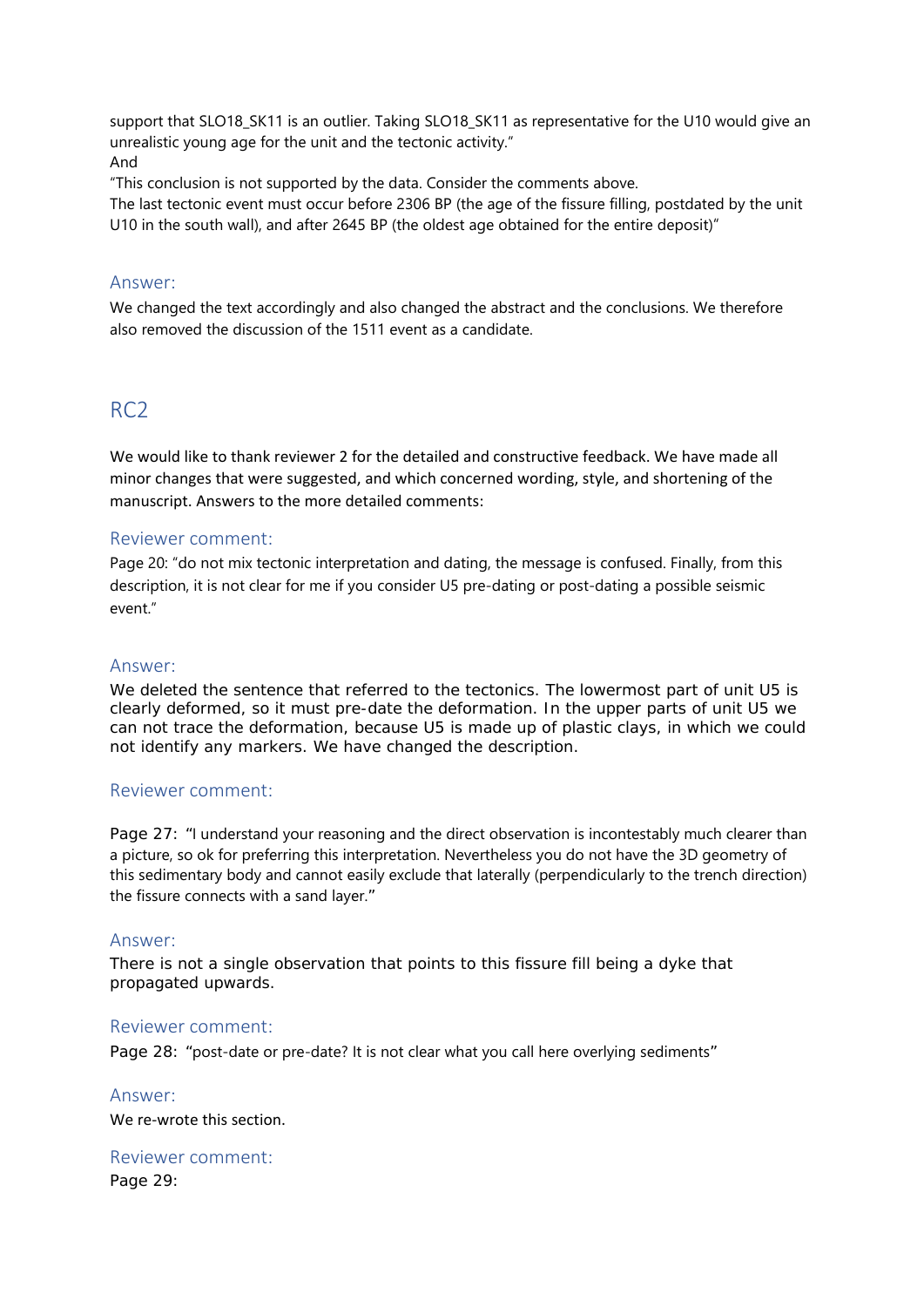"I would suppress the last part of the phrase, I don't think that a single event explain observations better than several events or even aseismic slip."

Answer:

Done.

#### Reviewer comment:

Page 29: "In the revised version, you associate U6 to the part of U5 undergoing more compaction because of the overlying road. Its formation, in terms of depositional process and 14C dating, is therefore coeval of the upper part of U5."

#### Answer:

True, we changed this sentence.

# Reviewer comment:

Page 31:" yes, bulk material is definitely not ideal for dating sedimentary units. If no charcoals available is better than nothing! Just be conservative with the accuracy of the age found (it seems you did it)."

#### Answer:

Thank you very much!

#### Reviewer comment:

Page 33: "not easy to prefer a scenario with these ages...

The absence of scarp suggests an event older than few hundred years, but in a rapid evolving river valley its preservation may be quite short-lived.

Ok for not excluding the possibility of 1511 event recorded here, even if it is not the most likely to me."

# Answer:

The other reviewer insisted to treat sample SLO18\_SK11 as an outlier, which results in an older age of the last surface-rupturing event. Therefore, we remove the discussion of the 1511 earthquake as a candidate.

# Reviewer Comment:

Page 34: "I do not agree with this major point. You do not have any argument to say that these faults ruptured in "large" earthquakes. Morphology along the two faults studied has almost no trace of surface ruptures. So deformation could be simply accommodated by lot of small/medium earthquakes with no or little expression at surface, as the Ravne fault in 1998 and 2004. To me, this point is highly controverse, has strong implications in regional seismic hazard, and should therefore be removed here, in the abstract and in the conclusions."

#### Answer:

Changed and removed also from the abstract. In the conclusions we now write much more conservatively: "From a seismic hazard perspective, it must be assumed that all of the large NW‐SE tending strike‐slip faults could host surface‐rupturing earthquakes, although recurrence intervals on the individual faults are likely long." We found surface ruptures in our trenches, which is a very rare find in Slovenia. None of the many known historical quakes has caused surface ruptures, except the 1511, although even this is debated (Bavec et al., 2013, Falcucci et al., 2018). Medium quakes do most likely not add up to the deformation we see. The Ravne Fault earthquakes did not rupture the surface. Therefore, we have to conclude that the quakes we found were stronger than what is known from the historical record, perhaps with the exception of 1511.